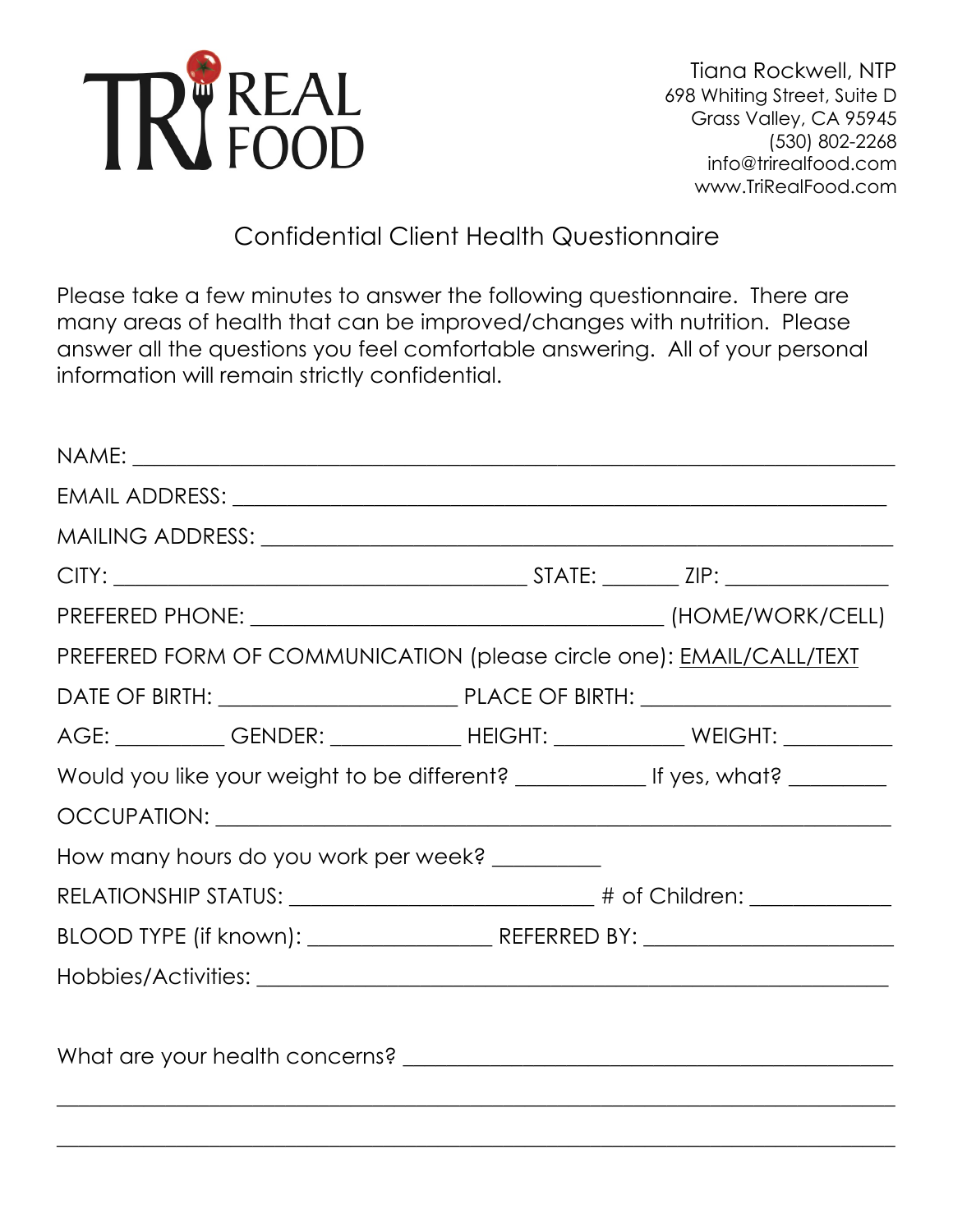What would you like to accomplish/gain from this consultation? \_\_\_\_\_\_\_\_\_\_\_\_\_\_\_\_\_

| What time do you go to bed?<br>Do you sleep well?               |  |  |  |  |
|-----------------------------------------------------------------|--|--|--|--|
| What time do you generally wake up in the morning?              |  |  |  |  |
| How do you generally feel when you wake up in the morning?      |  |  |  |  |
| Do you wake up in the middle of the night?<br>If so, what time? |  |  |  |  |
|                                                                 |  |  |  |  |

\_\_\_\_\_\_\_\_\_\_\_\_\_\_\_\_\_\_\_\_\_\_\_\_\_\_\_\_\_\_\_\_\_\_\_\_\_\_\_\_\_\_\_\_\_\_\_\_\_\_\_\_\_\_\_\_\_\_\_\_\_\_\_\_\_\_\_\_\_\_\_\_\_\_\_\_\_

\_\_\_\_\_\_\_\_\_\_\_\_\_\_\_\_\_\_\_\_\_\_\_\_\_\_\_\_\_\_\_\_\_\_\_\_\_\_\_\_\_\_\_\_\_\_\_\_\_\_\_\_\_\_\_\_\_\_\_\_\_\_\_\_\_\_\_\_\_\_\_\_\_\_\_\_\_

| Do you drink caffeinated drinks? ________ How much & how often? __________       |  |  |  |
|----------------------------------------------------------------------------------|--|--|--|
| Do you smoke? __________ How much & how often? _________________________________ |  |  |  |
| Did you suffer from second hand smoke as a child?                                |  |  |  |
| Do you drink alcohol? __________ How much & how often? _________________________ |  |  |  |
| Do you drink soda? _________ How much & how often? _____________________________ |  |  |  |
| Do you exercise regularly? __________ How much & how often? ____________________ |  |  |  |
| Have you been exposed to toxic substances at work or home?                       |  |  |  |
|                                                                                  |  |  |  |
|                                                                                  |  |  |  |
|                                                                                  |  |  |  |

Are you currently taking any vitamins/minerals/herbs/homeopathic remedies, prescription/non-prescription medications, aspirin, laxatives, diet pills, or any other supplement? Please list all below, including name brand and amount:

\_\_\_\_\_\_\_\_\_\_\_\_\_\_\_\_\_\_\_\_\_\_\_\_\_\_\_\_\_\_\_\_\_\_\_\_\_\_\_\_\_\_\_\_\_\_\_\_\_\_\_\_\_\_\_\_\_\_\_\_\_\_\_\_\_\_\_\_\_\_\_\_\_\_\_\_\_

\_\_\_\_\_\_\_\_\_\_\_\_\_\_\_\_\_\_\_\_\_\_\_\_\_\_\_\_\_\_\_\_\_\_\_\_\_\_\_\_\_\_\_\_\_\_\_\_\_\_\_\_\_\_\_\_\_\_\_\_\_\_\_\_\_\_\_\_\_\_\_\_\_\_\_\_\_

\_\_\_\_\_\_\_\_\_\_\_\_\_\_\_\_\_\_\_\_\_\_\_\_\_\_\_\_\_\_\_\_\_\_\_\_\_\_\_\_\_\_\_\_\_\_\_\_\_\_\_\_\_\_\_\_\_\_\_\_\_\_\_\_\_\_\_\_\_\_\_\_\_\_\_\_\_

\_\_\_\_\_\_\_\_\_\_\_\_\_\_\_\_\_\_\_\_\_\_\_\_\_\_\_\_\_\_\_\_\_\_\_\_\_\_\_\_\_\_\_\_\_\_\_\_\_\_\_\_\_\_\_\_\_\_\_\_\_\_\_\_\_\_\_\_\_\_\_\_\_\_\_\_\_

\_\_\_\_\_\_\_\_\_\_\_\_\_\_\_\_\_\_\_\_\_\_\_\_\_\_\_\_\_\_\_\_\_\_\_\_\_\_\_\_\_\_\_\_\_\_\_\_\_\_\_\_\_\_\_\_\_\_\_\_\_\_\_\_\_\_\_\_\_\_\_\_\_\_\_\_\_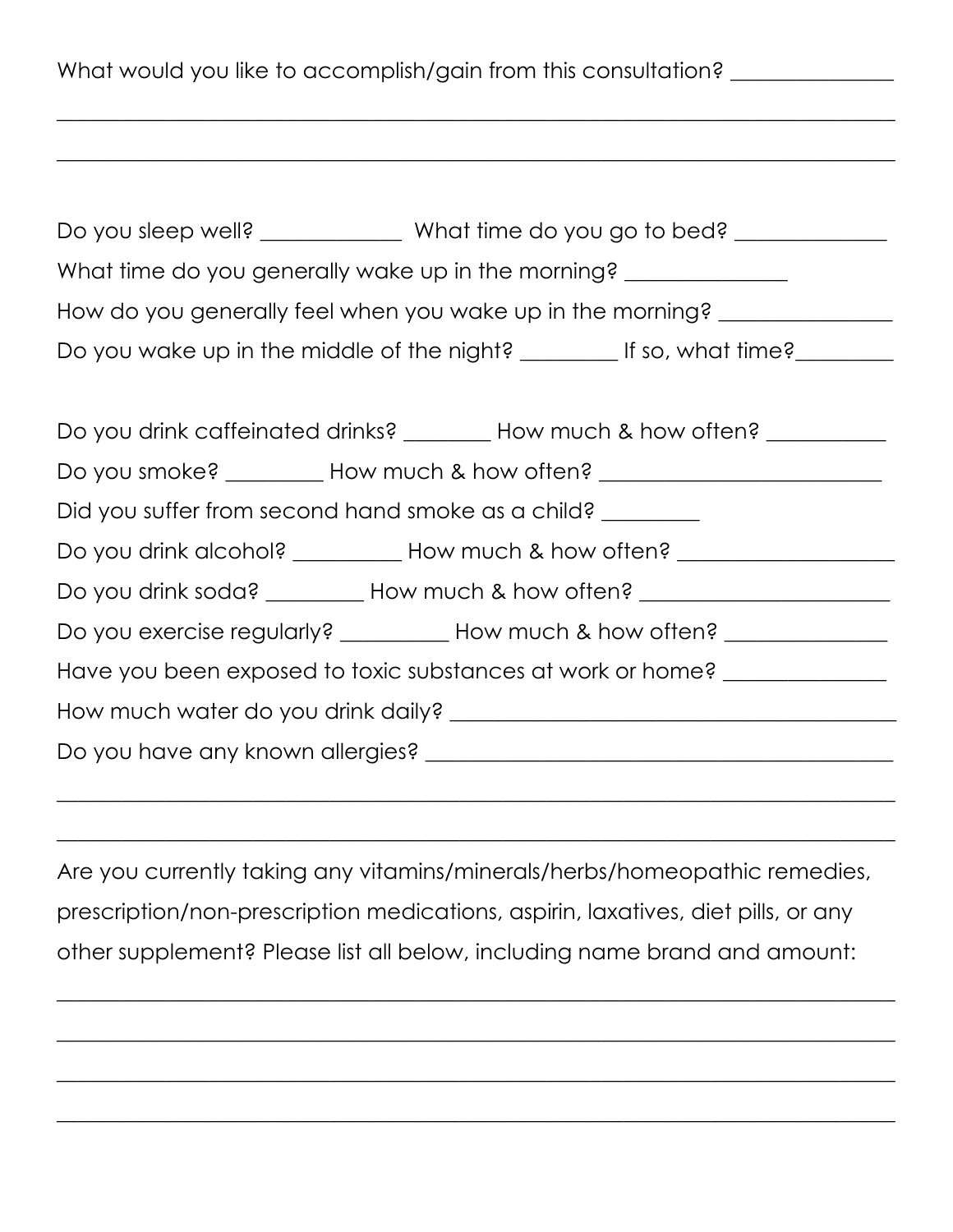Are you currently under a practitioner's care for a specific health issue? \_\_\_\_\_\_ If yes, what treatments are you undergoing? \_\_\_\_\_\_\_\_\_\_\_\_\_\_\_\_\_\_\_\_\_\_\_\_\_\_\_\_\_\_\_\_\_

| Please list any surgeries, accidents, injuries or childhood diseases you have had                                                                               |  |  |  |  |  |
|-----------------------------------------------------------------------------------------------------------------------------------------------------------------|--|--|--|--|--|
|                                                                                                                                                                 |  |  |  |  |  |
|                                                                                                                                                                 |  |  |  |  |  |
|                                                                                                                                                                 |  |  |  |  |  |
| What were your eating habits like as a child (please list types of foods)?<br>,我们也不能在这里的时候,我们也不能在这里的时候,我们也不能会在这里的时候,我们也不能会在这里的时候,我们也不能会在这里的时候,我们也不能会在这里的时候,我们也不 |  |  |  |  |  |
| <u> 1989 - Johann Stoff, amerikansk politiker (d. 1989)</u>                                                                                                     |  |  |  |  |  |
|                                                                                                                                                                 |  |  |  |  |  |
| What percentage of your food is home cooked? ___________________________________                                                                                |  |  |  |  |  |
|                                                                                                                                                                 |  |  |  |  |  |
| What are the 3 worst foods you eat each week? __________________________________                                                                                |  |  |  |  |  |
|                                                                                                                                                                 |  |  |  |  |  |
| What are the 3 healthiest foods you eat each week? _____________________________                                                                                |  |  |  |  |  |
|                                                                                                                                                                 |  |  |  |  |  |
|                                                                                                                                                                 |  |  |  |  |  |
| Do you feel tired, bloated, and/or gassy after meals? __________________________                                                                                |  |  |  |  |  |
| Do you experience constipation or diarrhea often? ______________________________                                                                                |  |  |  |  |  |
|                                                                                                                                                                 |  |  |  |  |  |
| Do you feel excessively hungry? _______ Do you have a poor appetite? _______                                                                                    |  |  |  |  |  |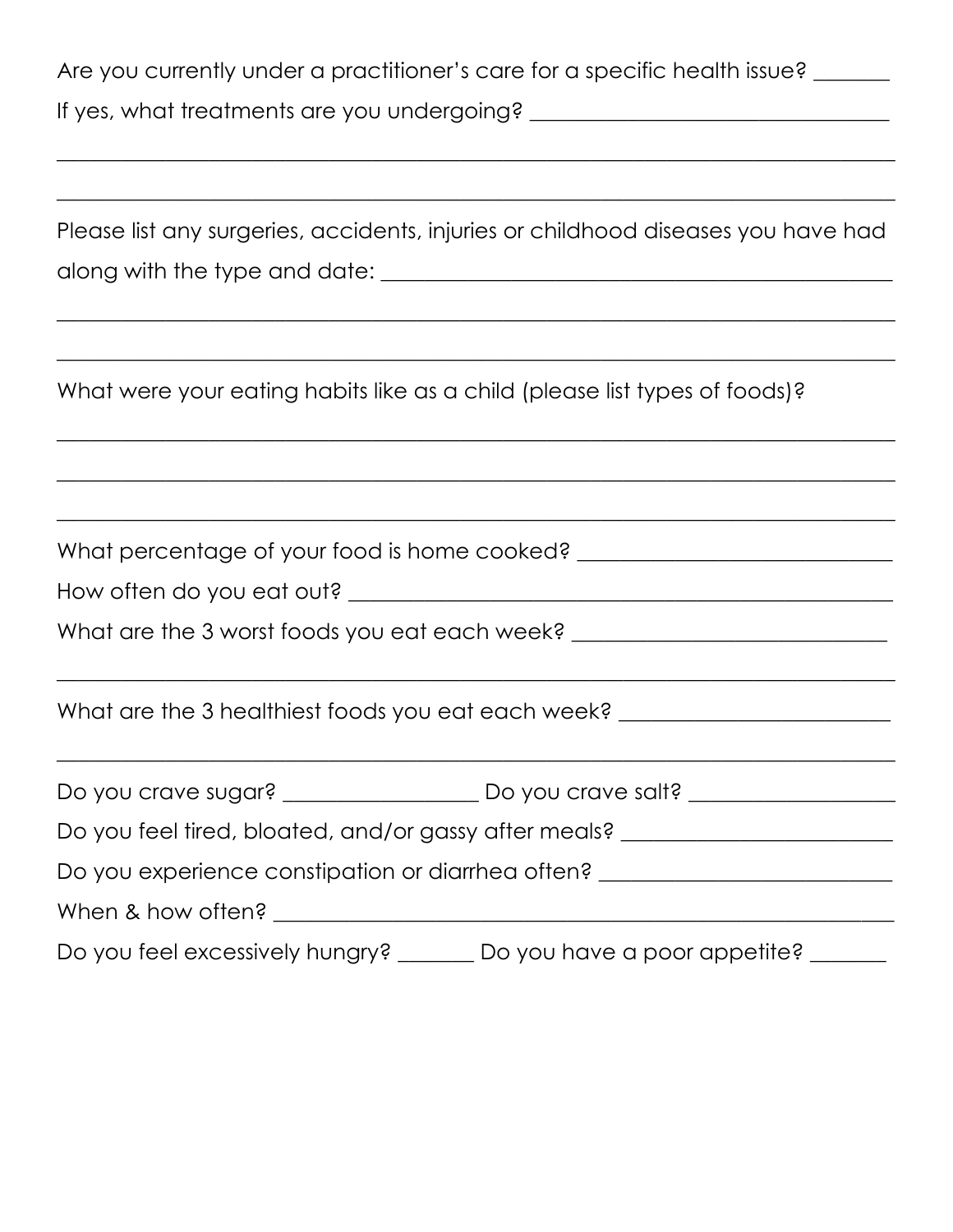### **MEN ONLY:**

Approximate age of onset puberty: \_\_\_\_\_\_\_\_

Do you feel your libido is adequate? YES or NO Comments? \_\_\_\_\_\_\_\_\_\_\_\_\_\_\_\_\_\_\_\_\_\_\_

| Do you wake at night to urinate? How many times per night?                    |
|-------------------------------------------------------------------------------|
| Do you have difficulty and/or pain with urination? YES OR NO                  |
| Do you have diminished volume or flow? YES OR NO                              |
| Do you enjoy daily activities? YES OR NO                                      |
| Do you feel apathetic or complacent about previously enjoyed sports, hobbies, |
| clubs, games, etc? _______                                                    |
| Do you notice feeling more agitated/irritable than previous?                  |
| Do you feel less assertive in daily life than previously?                     |
| Would you like to discuss men's health issues specifically? YES OR NO         |

\_\_\_\_\_\_\_\_\_\_\_\_\_\_\_\_\_\_\_\_\_\_\_\_\_\_\_\_\_\_\_\_\_\_\_\_\_\_\_\_\_\_\_\_\_\_\_\_\_\_\_\_\_\_\_\_\_\_\_\_\_\_\_\_\_\_\_\_\_\_\_\_\_\_\_\_\_

## **WOMEN ONLY:**

| How many days if your flow? __________________                                   |                                                                                         |  |  |  |
|----------------------------------------------------------------------------------|-----------------------------------------------------------------------------------------|--|--|--|
|                                                                                  | Do you experience PMS? _______________________ Is it mild or severe? __________________ |  |  |  |
|                                                                                  | Are you peri-menopausal? _______ When did this change first occur? ________             |  |  |  |
| Are you menopausal? ________ When was your last period? ________________________ |                                                                                         |  |  |  |
|                                                                                  |                                                                                         |  |  |  |
|                                                                                  |                                                                                         |  |  |  |
| How many children have you delivered and how were they born (vaginally or        |                                                                                         |  |  |  |
|                                                                                  |                                                                                         |  |  |  |
| Were there complications associated with these births? _________________________ |                                                                                         |  |  |  |
| PleDid you receive antibiotics during labor? ________                            |                                                                                         |  |  |  |
| Have you ever had a miscarriage or an abortion? ________ How many? ______        |                                                                                         |  |  |  |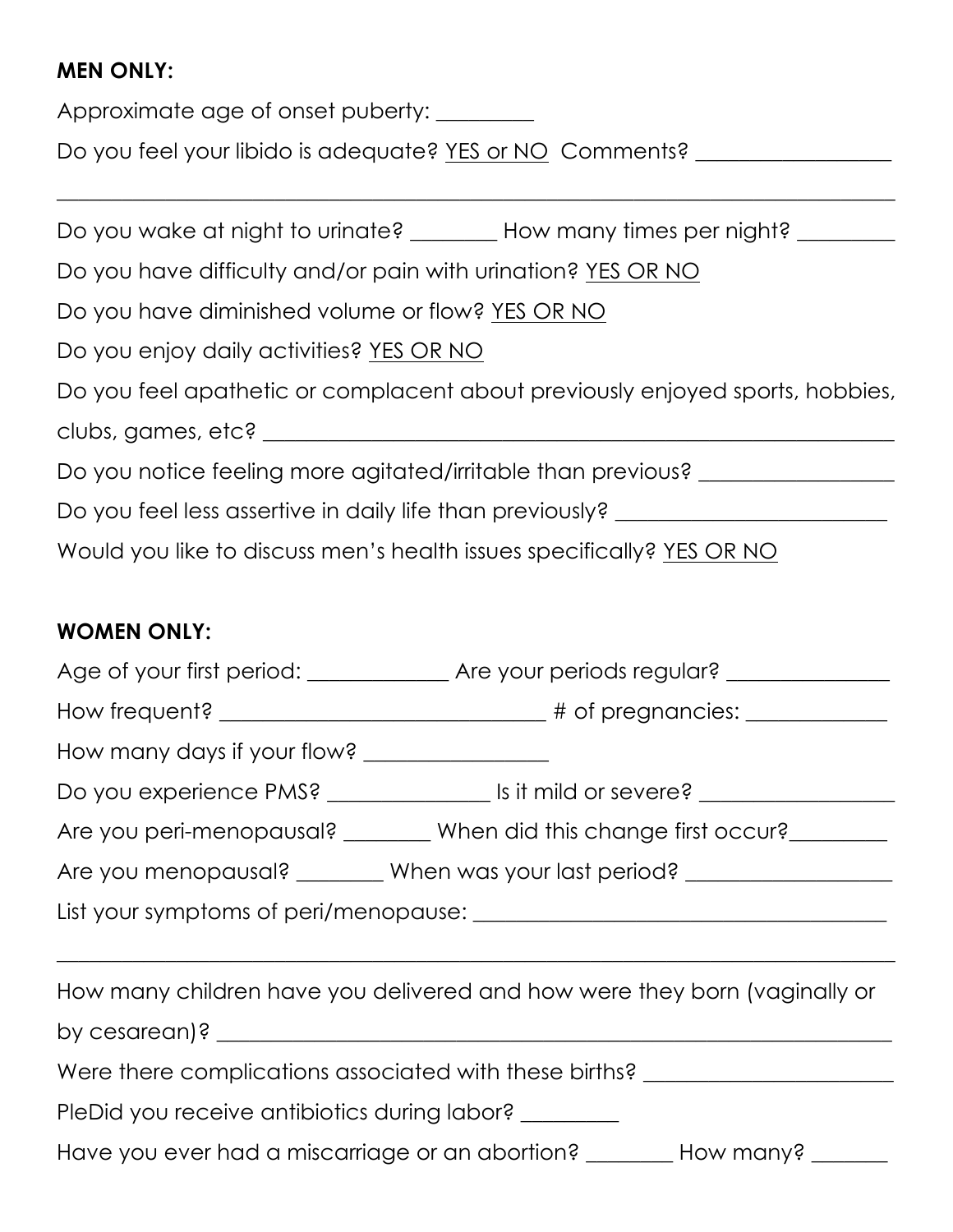### FAMILY HISTORY (indicate with a check mark):

| Diabetes:             | Kidney Disease: | Asthma:                     |  |
|-----------------------|-----------------|-----------------------------|--|
| <b>Heart Disease:</b> | Arthritis:      | <b>Gallbladder Disease:</b> |  |

| .ancer | $\overline{\phantom{0}}$<br>'∪ne<br>ırır.<br>- |  |
|--------|------------------------------------------------|--|

| Mother (age): I              | Died from: |  |
|------------------------------|------------|--|
| Father (age):                | Died from: |  |
| <b>Maternal Grandmother:</b> | Died from: |  |
| <b>Paternal Grandmother:</b> | Died from: |  |
| <b>Maternal Grandfather:</b> | Died from: |  |
| <b>Paternal Grandfather:</b> | Died from: |  |

# **NUTRITIONAL THERAPY INFORMED CONSENT AND DISCLAIMER**

Before you choose to use the serviced of a certified nutritional therapy practitioner, please read the following information FULLY AND CAREFULLY.

**GOAL:** Our basic goal is to encourage people to become knowledgeable about and responsible for their own health, and to bring it to a personal optimum level. Nutritional therapy is designed to improve your health, but is not designed to treat any specific disease or medical condition. Reaching the goal of optimum health, absent other non-nutritional complicating factors, requires a sincere commitment from you, possible lifestyle changes, and a positive attitude. A Nutritional Therapist is trained to evaluate your nutritional needs and make recommendations of dietary change and nutritional supplements. A Nutritional Therapist is not trained to provide medical diagnoses, and no comment or recommendation should be construed as being a medical diagnosis. Since every human being is unique, we cannot guarantee any specific result from our programs.

**HEALTH CONCERNS:** If you suffer from a medical or pathological condition, you need to consult with an appropriate healthcare provider. A Nutritional Therapist is not a substitute for your family physician or other appropriate healthcare provider. A Nutritional Therapist is not trained nor licensed to diagnose or treat pathological conditions, illnesses, injuries, or diseases.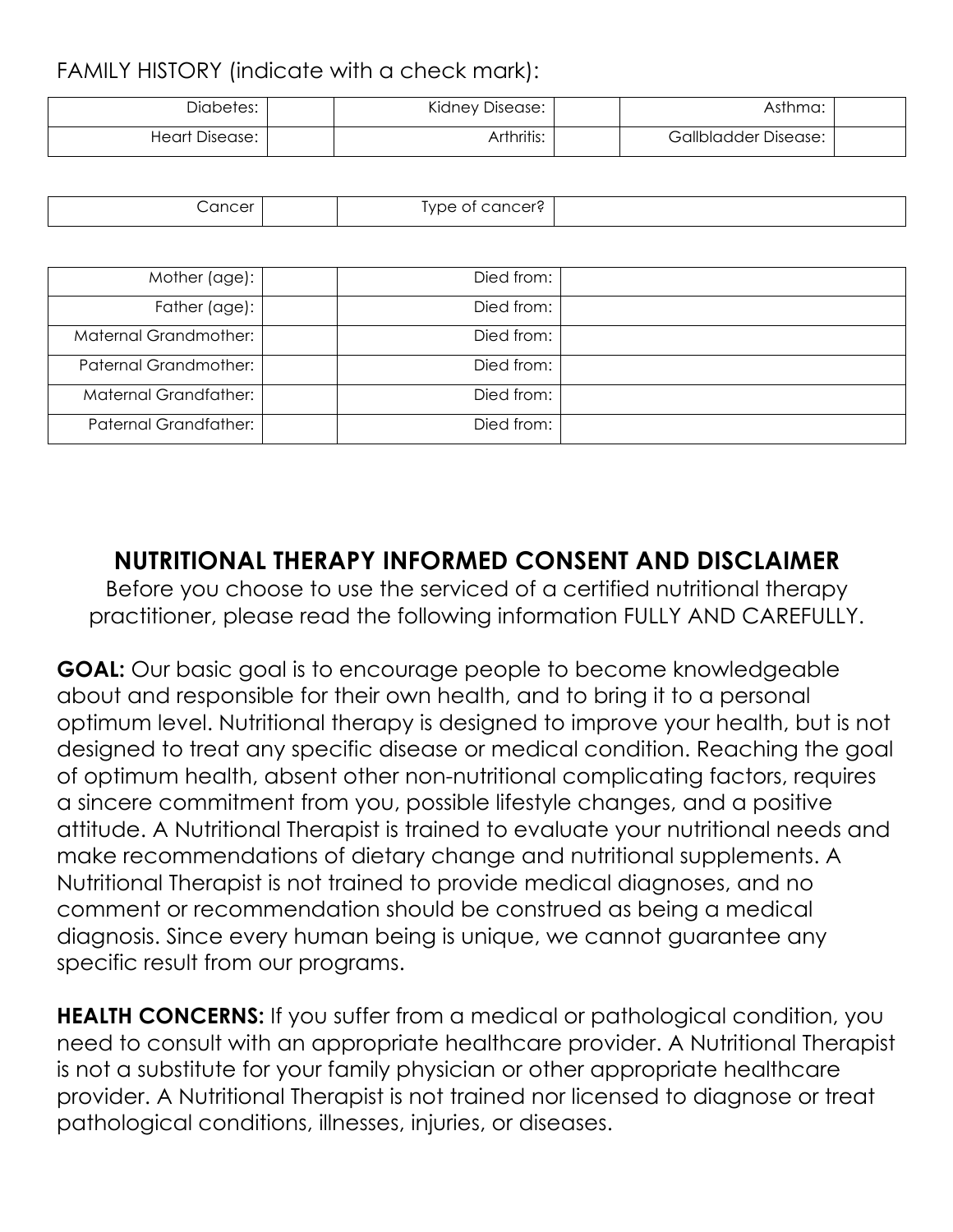If you are under the care of another healthcare provider, it is important that you contact your other healthcare provider and alert them to your use of nutritional supplements. Nutritional therapy may be a beneficial adjunct to more traditional care, and it may also alter your need for medication, so it is important you always keep your physician informed of changes in your nutritional program. If you are using medications of any kind, you are required to alert me, your nutritional therapist, to such use, as well as to discuss any potential interactions between medications and nutritional products with your pharmacist.

If you have any physical or emotional reaction to nutritional therapy, discontinue their use immediately, and contact me, your nutritional therapist, to ascertain if the reaction is adverse or an indication of the natural course of the body's adjustment to the therapy.

**COMMUNICATION:** Every client is an individual. And it is not possible to determine in advance how your system will react to the supplements you need. It is sometimes necessary to adjust your program as we proceed until your body can begin to properly accept products geared to correct the imbalance. It is your responsibility to do your part by using your nutrition guidelines, exercise your body and mind sufficiently to bring your emotions into a positive balance, eat a proper diet, get plenty of rest, and learn about nutrition. You must stay in contact with me, your nutritional therapist, so I can let you know what is happening and the best course of action.

You should request your other healthcare provider, if any, to feel free to contact me for answers to any questions they may have regarding nutritionally therapy.

**LICENSURE:** A Nutritional Therapist is not a licensed profession by any state. However, a certified Nutritional Therapy Practitioner is trained by the Nutritional Therapy Association, Inc. ® which provides a certification of completion to students who have successfully met all course requirements, including a written and practical examination. A license to practice Nutritional Therapy is not required in the state of California.

Nutritional Therapy may not be covered by insurance and all costs are the responsibility of the client.